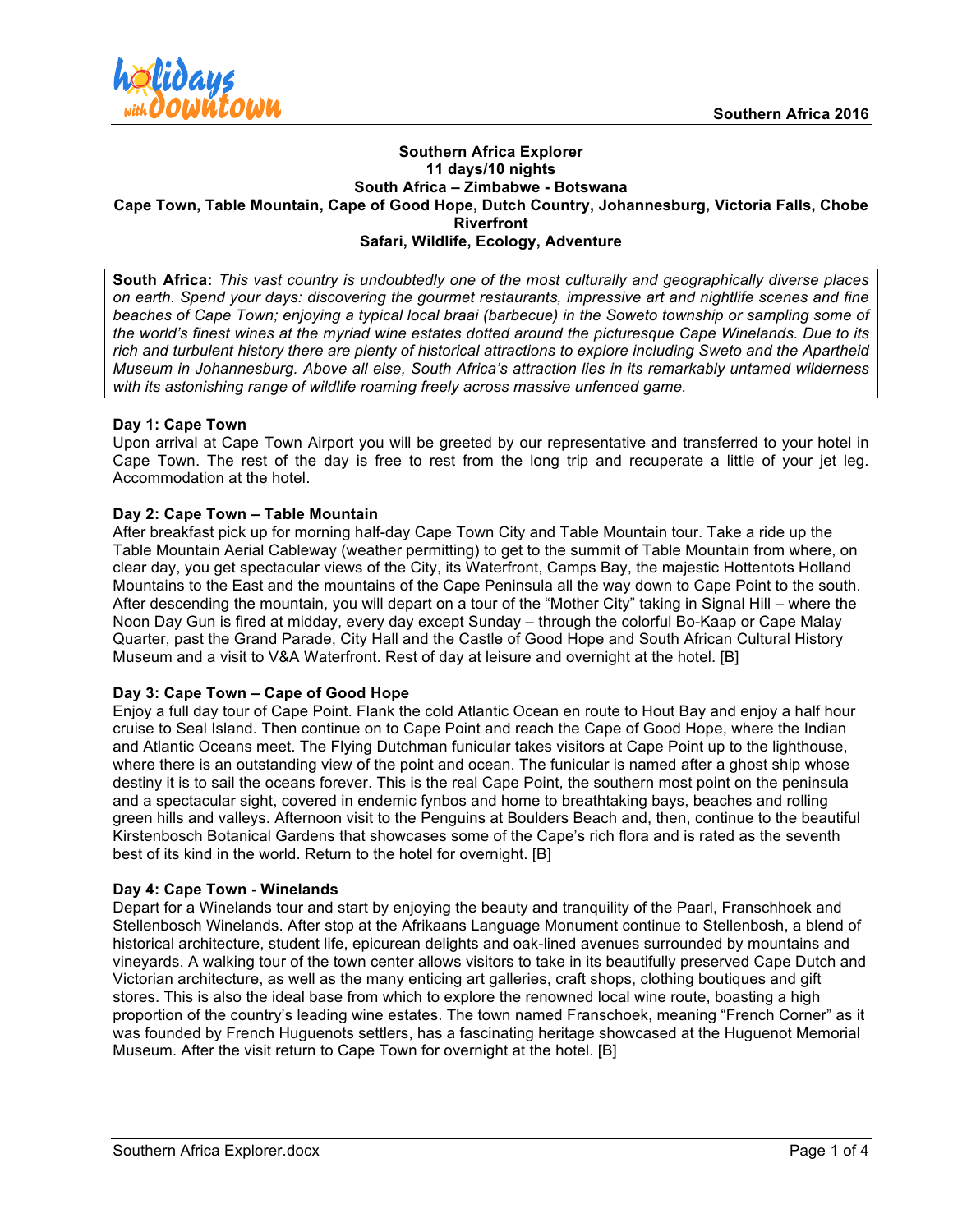

### **Day 5: Cape Town, Johannesburg**

After the morning game drive and breakfast, transfer to Cape Town Airport to board your flight to Johannesburg where you will be met and transferred to the hotel. Afternoon at leisure and overnight at the hotel. [B]

# **Day 6: Johannesburg**

After breakfast leave for a tour of Soweto beginning with a visit of the legendary Apartheid Museum. This is an interactive voyage of discovery, one which takes you from the dark days through to Nelson Mandela's historic release. Then we continue to Soweto, the town known for its devastating riots. On 16 June 1976 what began as a peaceful march in the name of educational reforms turned to chaos when police troops responded to the demonstrating students with a barrage of live bullets and teargas. One of the most tragic casualties of this debacle was 13-year-old Hector Pieterson, who was killed when he was caught in the crossfire. The Hector Museum, located close to the site of his death, was built to commemorate his untimely passing and the events that ultimately caused it. Then continue past Mandela House, where you have the option of visiting this small museum. Return to hotel. [B]

**Zimbabwe:** *A nation of spectacular natural beauty, friendly people and rich culture, Zimbabwe's status as one of Africa's leading safari destinations was dampened for years by its political instability. But now that the country is transcending its strife and returning to a state of balance, it is once again emerging as a vacation highlight of the continent. Victoria Falls – known to locals as 'The Smoke That Thunders' – is one of the seven natural wonders of the world and the sheer power of this massive body of water plunging into the Zambezi Gorge is awe-inspiring and unforgettable*

# **Day 7: Johannesburg, Victoria Falls**

Depart for Johannesburg Airport for your flight to Victoria Falls. Upon arrival you will be met and transferred to your hotel. In the evening you will be collected for sunset cruise on the Zambezi River aboard the Zambezi Explorer, a three-deck luxury vessel where guests can choose from an exciting range of beverages and cocktails as well as a selection of delicious snacks. Return to the hotel for overnight. [B]

### **Day 8: Victoria Falls, Zimbabwe**

Enjoy breakfast at the hotel before being picked-up for a morning guided tour of the Falls on the Zimbabwean side. The rest of day is at leisure so you may enjoy optional activities. A view of the Victoria Falls is something you will never forget. Discover how the Falls were formed and what local customs and traditions surround them. This tour is extremely informative and ends with a visit to the local art and crafts center. Return to the hotel for overnight. [B]

**Botswana:** *Despite recent and surprisingly rapid modernization, Botswana's cities provide little in the way of tourist attractions. However, what the cities lack in excitement, the surrounding wilderness areas more than make up for in outstanding natural beauty. One of the country's primary tourist attractions is the remarkably beautiful Okavango Delta - the largest inland delta in the world. Chobe Riverfront is located close to the Okavango Delta and Chobe National Park.* 

### **Day 9: Chobe Riverfront**

After breakfast at the hotel be ready for your transfer from Victoria Falls to Cresta Mowana where you will be staying for 3 days. All meals and safari drives are included in your stay. Take full advantage of a wealth of wildlife when you embark upon exhilarating game drives in the Chobe National Park. The national park is famed for it's large elephant herds and has some of the largest concentrations of game on the African continent. [B/L/D]

### **Day 10: Chobe River Front**

The Chobe region is teeming with wildlife, and is, as such, a safari-lover's Mecca. There are over 75 species of mammals in the area, including tens of thousands of elephants in the adjacent Chobe National Park. To take full advantage of this incredible wealth of game, enjoy guided game drives whilst staying at the resort. The game drives are led by experienced and qualified guides in an open safari vehicle. The game drive is also the ideal opportunity to capture the African wilderness in what is sure to be spectacular photographs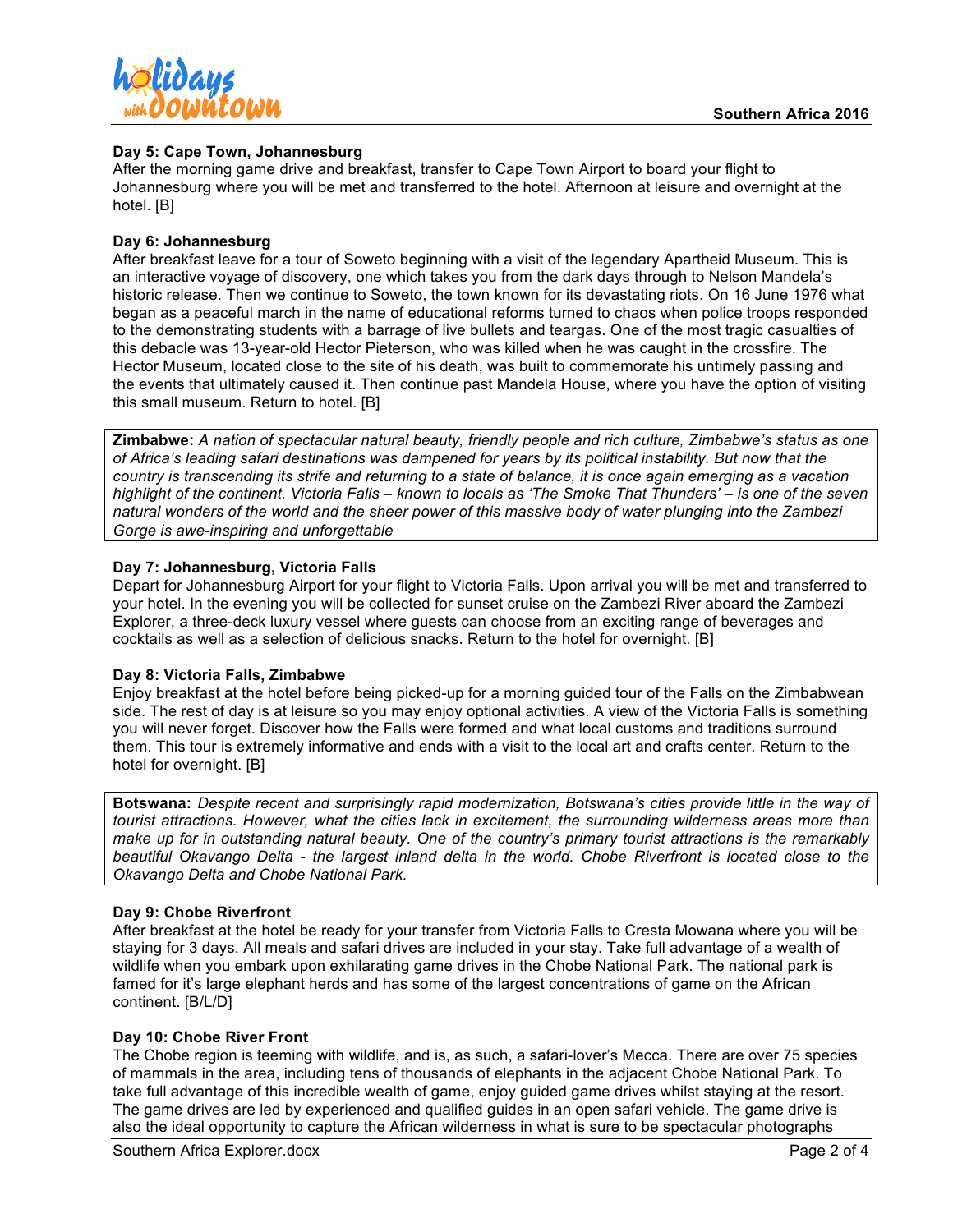

during regular sightings of giraffe, buffalo, lion, leopard, cheetah and bushbuck. As an accompaniment to your game drive, step out onto a reliable boat that graciously explores the Chobe River and introduces guests to the various animals and bird species that frequent it. Better yet, go on a river boat cruise at either sunrise or sunset to witness the sheer beauty of the African sky as it gradually changes color. [B/L/D]

# **Day 11: Chobe Riverfront, Kasane, USA**

Depending on your flight you may have a last chance at a game drive. If time permits have lunch at the resort. At the appointed time transfer to Kasane Airport for a flight to Johannesburg Airport to connect with your flight back home. [B/L]

[B] = Breakfast | [B/L] = Breakfast and Lunch | [B/L/D] = Breakfast, Lunch and Dinner

### **Your tour includes:**

- Transfers in Cape Town, Johannesburg, Victoria Falls & Chobe River
- 10 nights accommodations:
	- $\circ$  Cape Town 4 nights
	- $\circ$  Johannesburg 2 nights
	- o Victoria Falls 2 nights
	- $\circ$  Chobe River 2 nights
- Meals:
	- o Breakfast daily
	- o 2 lunches
	- o 2 dinners
- Cape Town city tour
- Half-day tour of Table Mountain
- Visit V&A Waterfront
- Tour of Cape Point
- Tickets for Cape Point funicular
- Visit Boulders Beach
- Tour of the Wine Country visiting:
	- o Kirstenbosch Botanical Gardens
	- o Paarl
	- o Franschhoek
	- o Stellenbosch
- Visit the Apartheid Museum
- Visit Soweto
- Visit Hector Pieterson Museum
- Sunset cruise on the Zambezi
- Guided Tour of Victoria Falls
- 2 days of game viewing in Chobe National Park
- Riverboat cruise on the Chobe River
- Entrance fees for included visits
- Assistance at airports and hotels
- English speaking assistants, drivers and guides

### **Price does not include:**

- International or domestic airfares
- Any taxes relates to airfares or airports
- Meals not mentioned under inclusions
- Tips to guides or drivers
- Expenses of a personal nature
- Any item not mentioned as "Included"